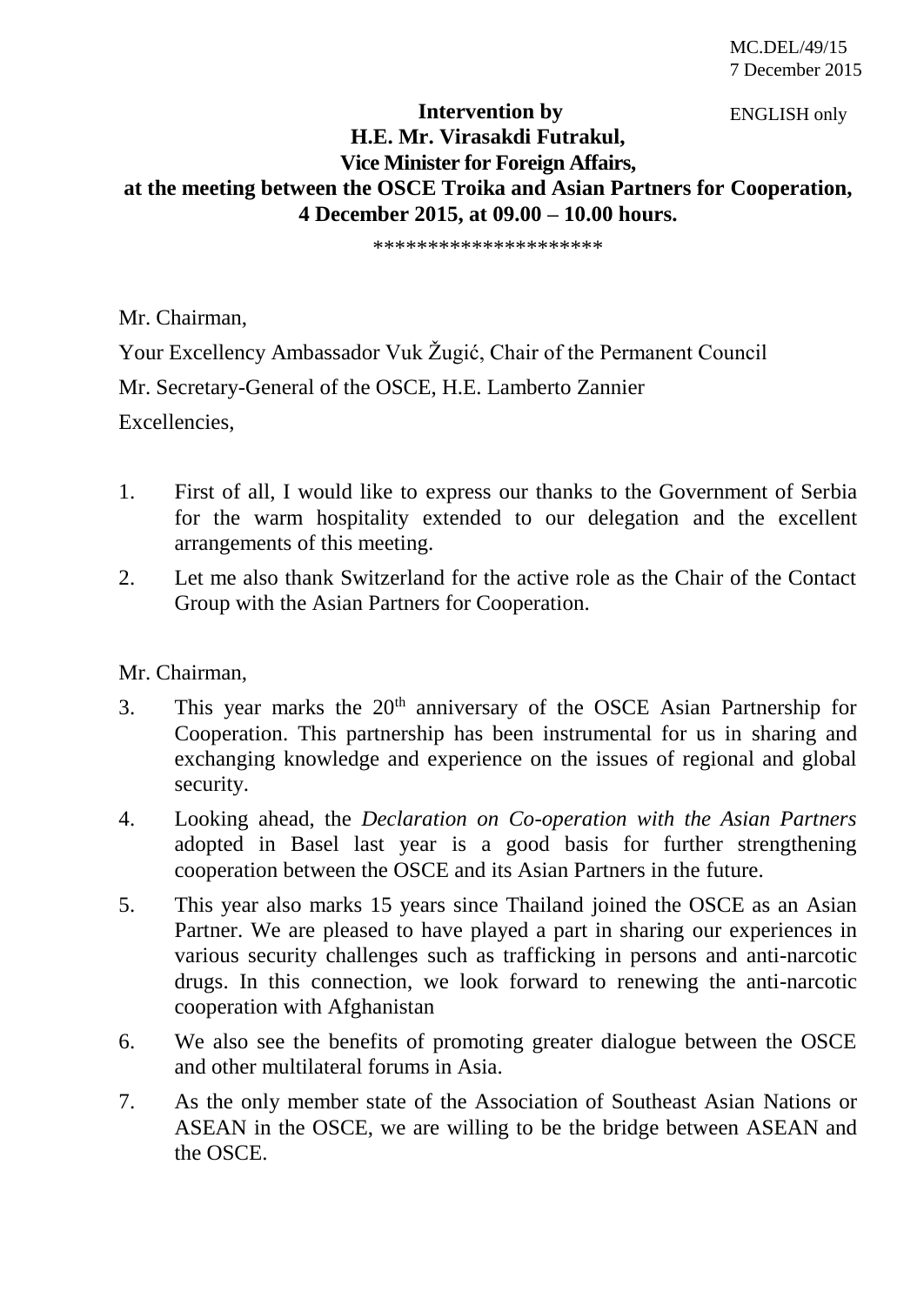- 8. On this note, I would like to focus on a few areas where the OSCE and its Asian Partners can work together.
- 9. First, promoting tolerance and interfaith dialogue. The Southeast Asia region is home where three Great religions co-exist namely Buddhism, Islam, and Christianity. We should seek to promote mutual understanding and respect among the adherents of these three religions leading to moderation as an antidote to extremism.
- 10. In this connection, the OSCE and ASEAN should work together and share best practices on interfaith dialogue and religious tolerance and tackle the roots of extremism.
- 11. Second area for our cooperation is disaster management.
- 12. We welcome the fact that disaster risk reduction continues to be one of the OSCE's key agenda under the chairmanship of Serbia.
- 13. This is consistent with what we are doing in Asia. We have several centres in Asia that deal with disaster management, such as the Asian Disaster Preparedness Center in Bangkok, the ASEAN Coordinating Centre for Humanitarian Assistance on Disaster Management in Jakarta and the Asian Disaster Reduction Center in Kobe.
- 14. In Thailand's case, in 2011 when we experienced a severe flood, we see disaster reduction and preventive measures and preparedness plan essential to mitimize economic and social losses. An effective early warning system and international cooperation are also needed.
- 15. I see the benefits in exploring the possibility of sharing of experiences and best practices between OSCE missions and programmes dealing with disasters and relevant centres in Asia.
- 16. Third is human trafficking, which poses a threat to human security and is related to other trans-boundary challenges facing us, such as irregular migration.
- 17. For Thailand, we are taking a comprehensive approach to combatting human trafficking. We are also stepping up cooperation with other countries to address the issue of irregular migration in the Indian Ocean. As a matter of fact, Thailand is now hosting the second special regional meeting on this issue in Bangkok.
- 18. Thailand joined the other ASEAN Member States in signing the ASEAN Convention against Trafficking in Persons, Especially Women and Children last month. Therefore, human trafficking is certainly another area where we can have an exchange of best practices and lessons learnt.